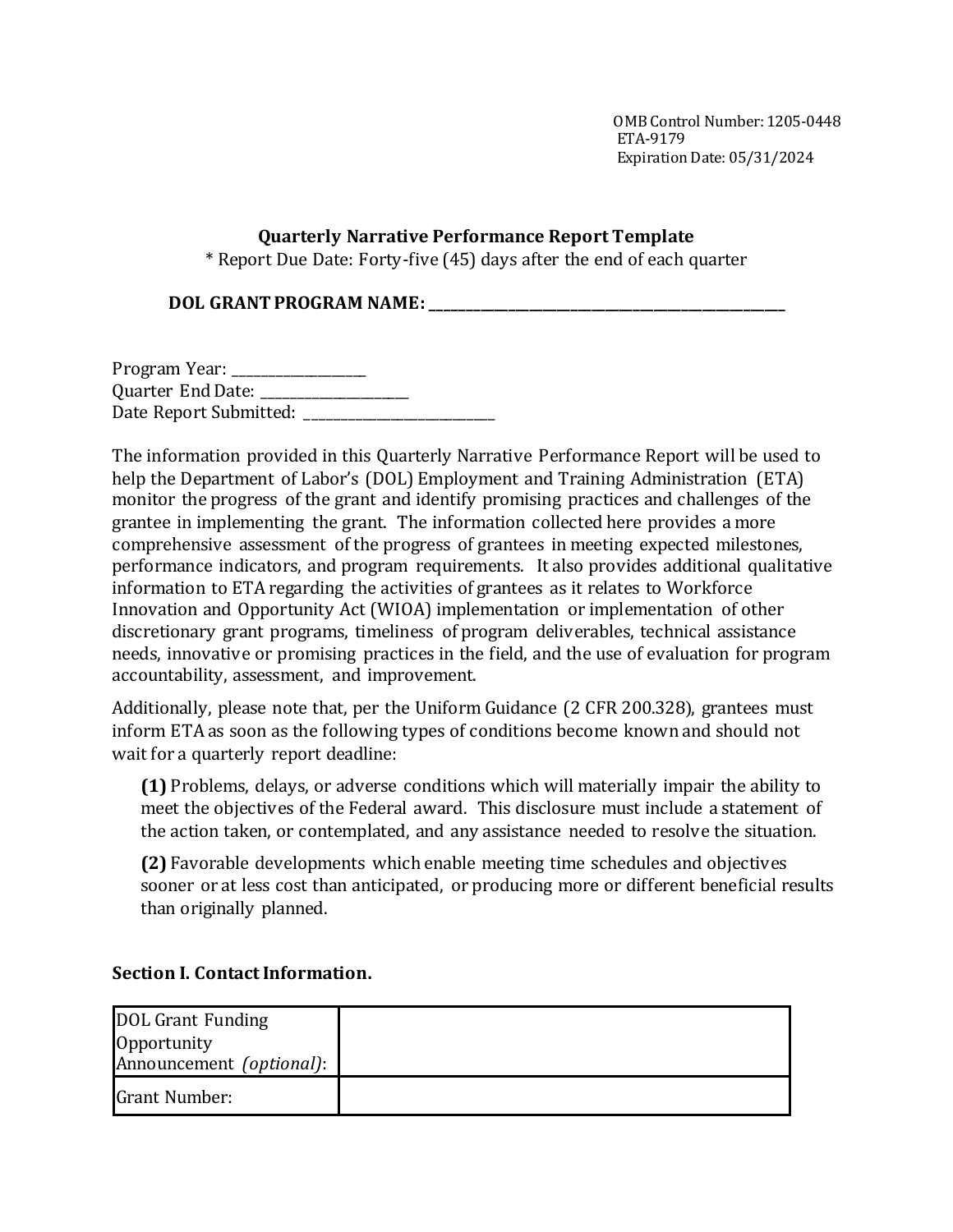| <b>Grant Recipient Name:</b>                         |  |
|------------------------------------------------------|--|
| <b>Grant Project Name:</b>                           |  |
| <b>Grant Project Address:</b>                        |  |
| <b>Grant Period of</b><br>Performance:               |  |
| Point of Contact (Name,<br>Phone Number, and Email): |  |

# **Section II. Summary of Grant Activities.**

The purpose of this section is to provide an executive summary of grant activities, including planned and actual progress. Grant activities should be aligned with the goals and objectives outlined in the grant Statement of Work (SOW) and ETA approved work plan/timeline. For the current quarter, please include a description of all new and ongoing:

- Services supported by the grant;
- Key activities completed, including partnership development and coordination;
- Performance improvement efforts being undertaken to meet goals for the performance year if projected goals for the quarter are not currently being met; and
- Additional activities performed by both the grantee and any sub-grantees, if applicable.
- A. This may include additional information about service and training activities and outcomes to supplement the data submitted on the Quarterly Performance Report.
- B. In accordance with the funding opportunity under which the grant was awarded, grantees that are providing supportive services and specialized participant services, should include:
	- $\bullet$  A description of the type(s) of services offered in the quarter;
	- How they were delivered; and
	- How they contributed to a participant's ability to fully participate in grant-funded activities.
- C. Those grantees who have no changes to report on the above items relative to previously submitted reports should indicate so, in addition to indicating the reason for their lack of changes.
- D. For Senior Community Service Employment Program (SCSEP) grantees, please provide information on the current quarter regarding: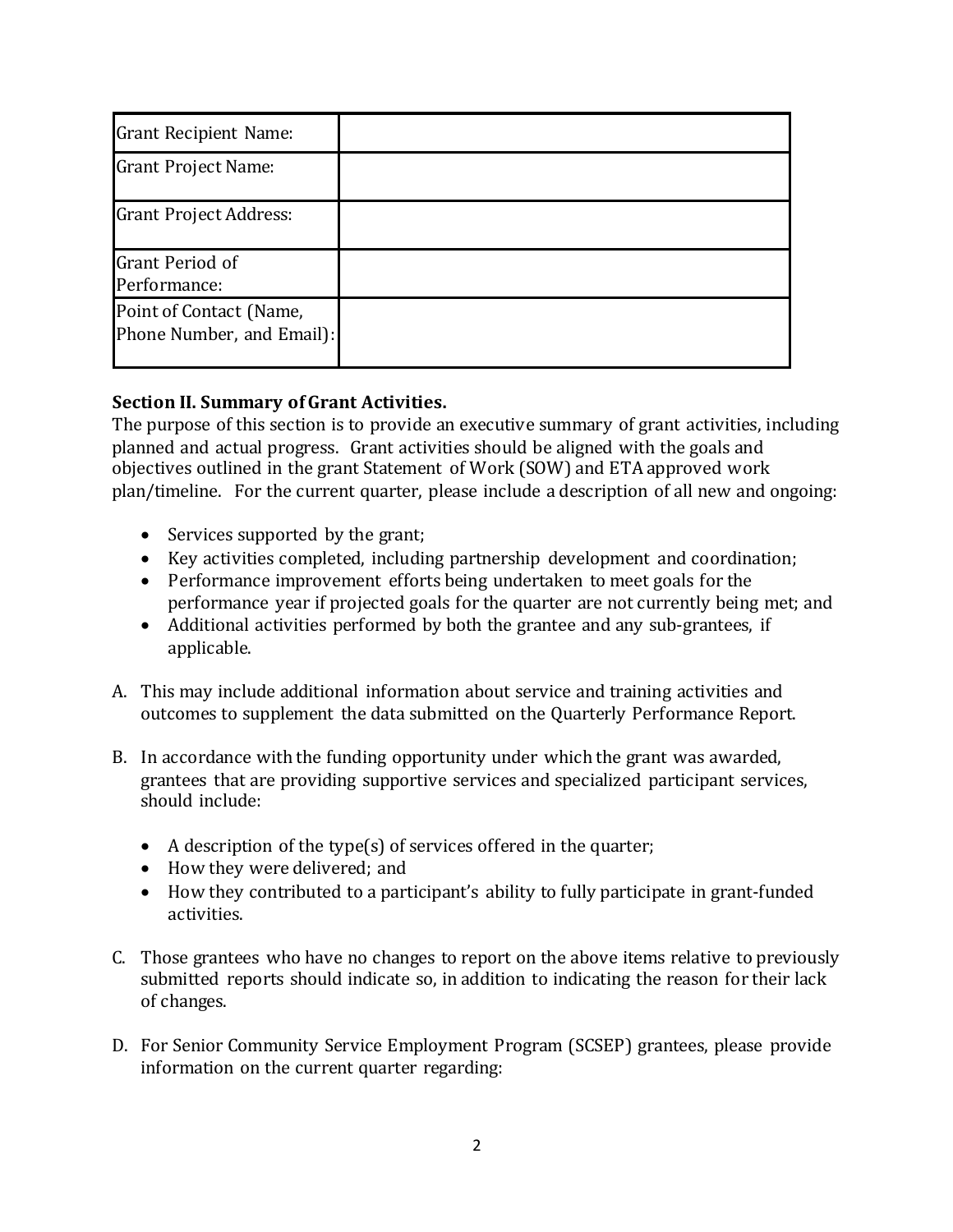- Additional training activities outside of community service assignments; and
- Types of host agencies that are being recruited.

### **Section III. Progress Toward Grant Goals.**

The purpose of this section is to describe the progress of the grant's project goals, benchmarks, milestones, special events, important deadlines, and deliverables.

- A. Provide any updates on the progress of the ETA approved grant timeline/work plan and program activities,
- B. Provide any updates on key deliverables and products developed for broad dissemination to the workforce system, as applicable. This includes identifying products developed with grant-funds such as educational curriculum, websites, and other resources.
- C. Utilize the timeline in the grant's SOW to identify all major program activities and training for the reporting quarter. The timeline will paint a picture of project flow that includes start and end dates, schedule of activities, and projected outcomes. The timeline must be updated each quarter noting the actual date of each activity's completion as accomplished.
- D. Include any challenges or concerns the project has encountered that may have affected or slowed grant progress of the timeline/work plan, and how the project intends to resolve them.
- E. Describe the next steps or key focus areas planned for the project in the next quarter.
- F. If applicable to the grant, use this section to provide additional information that describes the status of capacity building activities occurring under the program. This may include highlighting those items that have been completed, and assessing how well the capacity building strategies of the program are meeting the training needs of the targeted industries through previously identified impact measures.
- G. Grantees who have nothing to report should indicate this.

#### **Section IV. Development and Implementation of Effective Practices and Program Model Strategies.**

The purpose of this section is to describe how the program model is achieving the program's intended purpose and the goals/objectives and activities outlined in the grant application and work plan.

This section may also reflect how equity is taken into account in the development and implementation of the program."Equity" means the consistent and systematic fair, just, and impartial treatment of all individuals, including individuals who belong to underserved communities that have been denied such treatment. The term "underserved communities"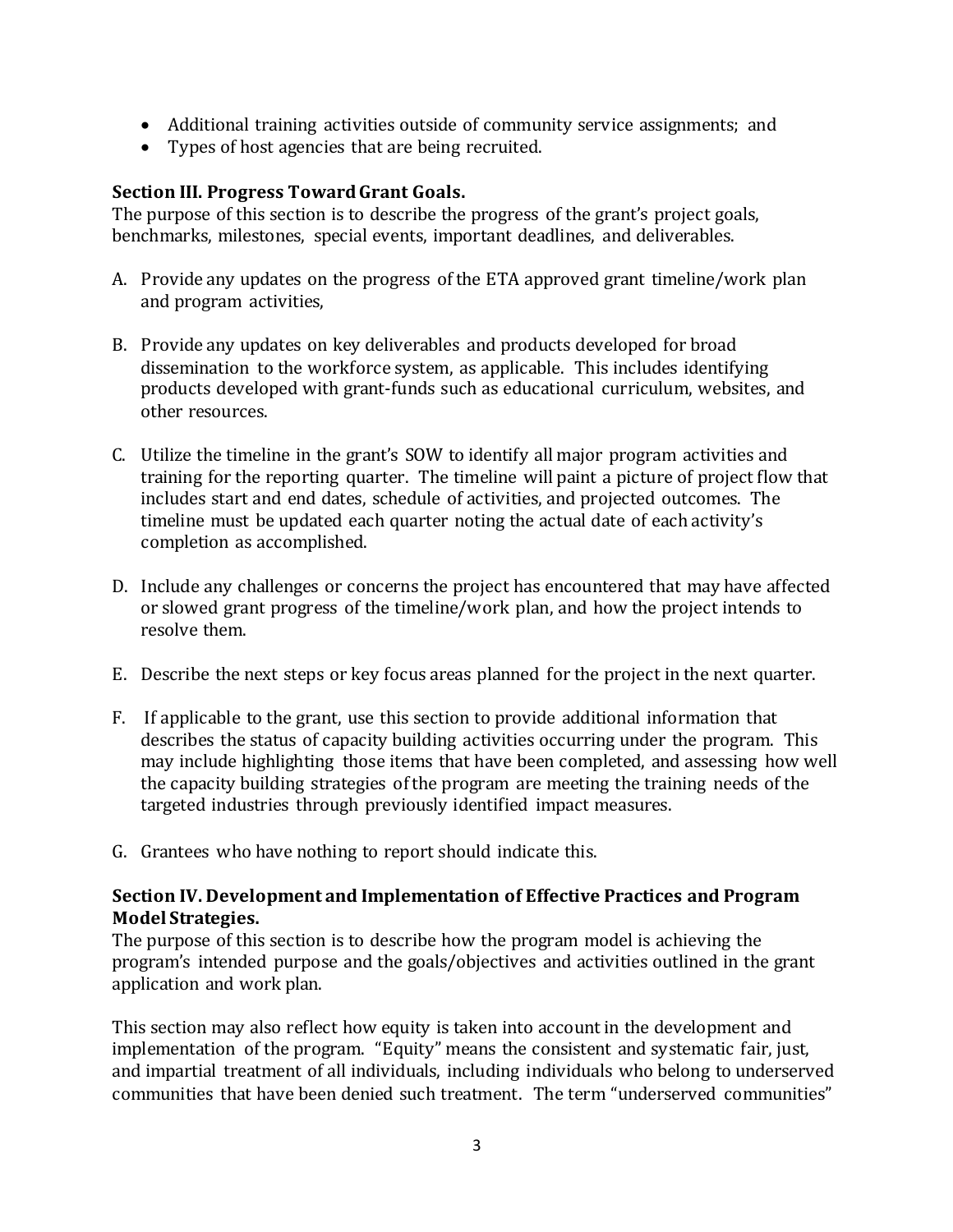refers to populations sharing a particular characteristic, as well as geographic communities that have been systematically denied a full opportunity to participate in aspects of economic, social, and civic life.

A. This may include:

- A description of outreach and/or recruitment activities;
- Examples of the development and implementation of education and training programs;
- Identifying and engaging industry sectors and employers;
- Aligning policies and programs;
- Measuring systems change and tracking performance;
- Developing new, or enhancing existing, curriculum or industry training; and
- Creating new career assistance tools and resources.
- B. Grantees may describe how any development and implementation activities (such as those outlined above in Section IV.A) contribute to use of services by underserved populations and facilitate equitable service provisions across target populations and underserved communities. Grantees may also identify administrative barriers, statutory barriers, or other challenges they face in ensuring equitable use, service delivery and outcomes achieved.
- C. Grantees may describe any lessons learned and how those lessons learned will be integrated into ongoing grant activities.
- D. Grantees with no progress to report on the above items should indicate this.

# **Section V. Status Update on Match and/or Leveraged Resources** *(if applicable)***.**

The purpose of this section is to provide updates on the status of all match and/or leveraged resources.

- A. Identify any funding needs and sources, and report the cumulative amount of any match and/or leveraged resources provided by the grantee and partners each quarter.
	- Match resources are required resources, from non-Federal funds, that support the allowable grant activities. Only grants with a match requirement should report on match.
	- Leveraged resources are those additional resources the grantee and its partners use to support the implementation of the program. Leveraged resources may take the form of cash or in-kind donations. Please indicate any new leveraged resources used to sustain the project after the life of the grant, if applicable.
	- Please note that both match and leveraged resources must also be reported on the Financial Status Report (ETA-9130) quarterly, if applicable.
- B. The update may include:
	- Organizations that contributed the resources;
	- Ways in which the resources were used during the current quarter;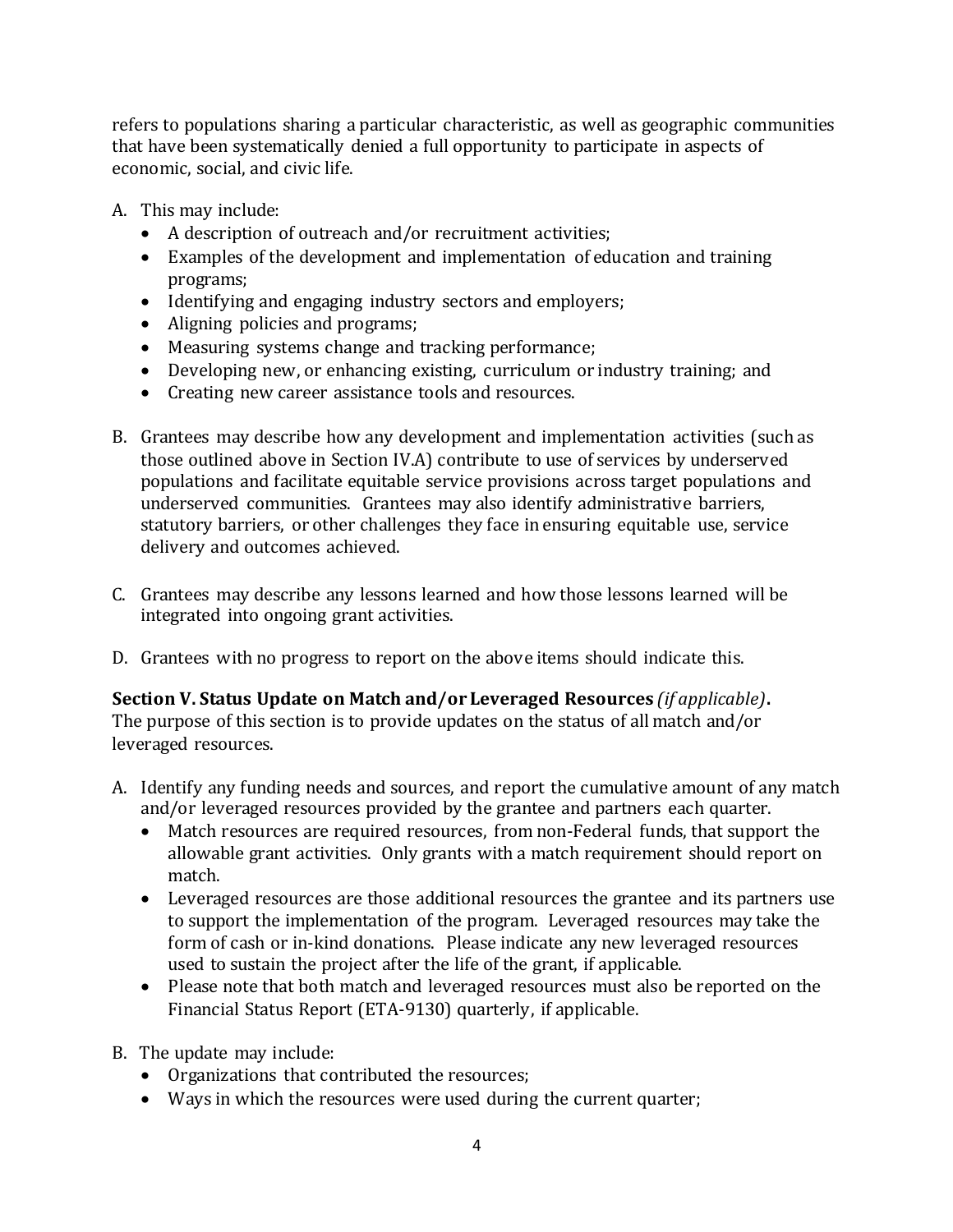- Cumulative amount of match and/or leveraged resources; and
- Type of match and/or leveraged resources contributed to the project.

# **Section VI. Status Update on Strategic Partnership Activities** *(if applicable)***.**

The purpose of this section is to describe how partners are working together to implement the project and to communicate the dynamic growth and development of the strategic partnership, including cross-agency partnerships. This section is not intended to be a list of every partner meeting or communication, but rather should reflect the results and outcomes from such interactions and their impact on the project. Completing this section of the report allows grantees to reflect critically on their partnerships and contributes to broader discussions among grantees on partnership development and management.

- A. Report the critical aspects of the grant partnership activities, including establishing and maintaining strategic partnerships, during the reporting period.
- B. This section may:
	- Discuss how partners have engaged during the current phase of the project;
	- Outline specific roles and contributions of each partner during this quarter;
	- Identify any challenges encountered/resolved in the development and management of the partnership; and
	- Report new partners that may have been included in the project, or identify any previous partners that may have left the project. Grantees with nothing to report should indicate as such.

#### **Section VII. Status Update on Employer Engagement Strategies.**

The purpose of this section is to share information related to promising practices and strategies that have strengthened existing employer partnerships and any efforts to develop new employer partnerships. This section may discuss how equity is taken into account in the identification of, engagement with, and services provided to employers and employer associations.

- A. Report the efforts that have been undertaken to receive feedback from local area employers to identify their employee pipeline needs and engage local employers to interview, assess, train, and/or hire program participants. Examples may include:
	- Increased employer involvement including employers serving as mentors;
	- Program staff and employers identifying ways to encourage continuous improvement to hire program participants;
	- New employer partnerships (e.g., increased number of employers); and
	- Positive employment outcomes for program participants (e.g., employers support the hiring and advancement of program participants).

# **Section VIII. Key Issues and Technical Assistance Needs.**

The purpose of this section is to describe any grant challenges and related technical assistance needs.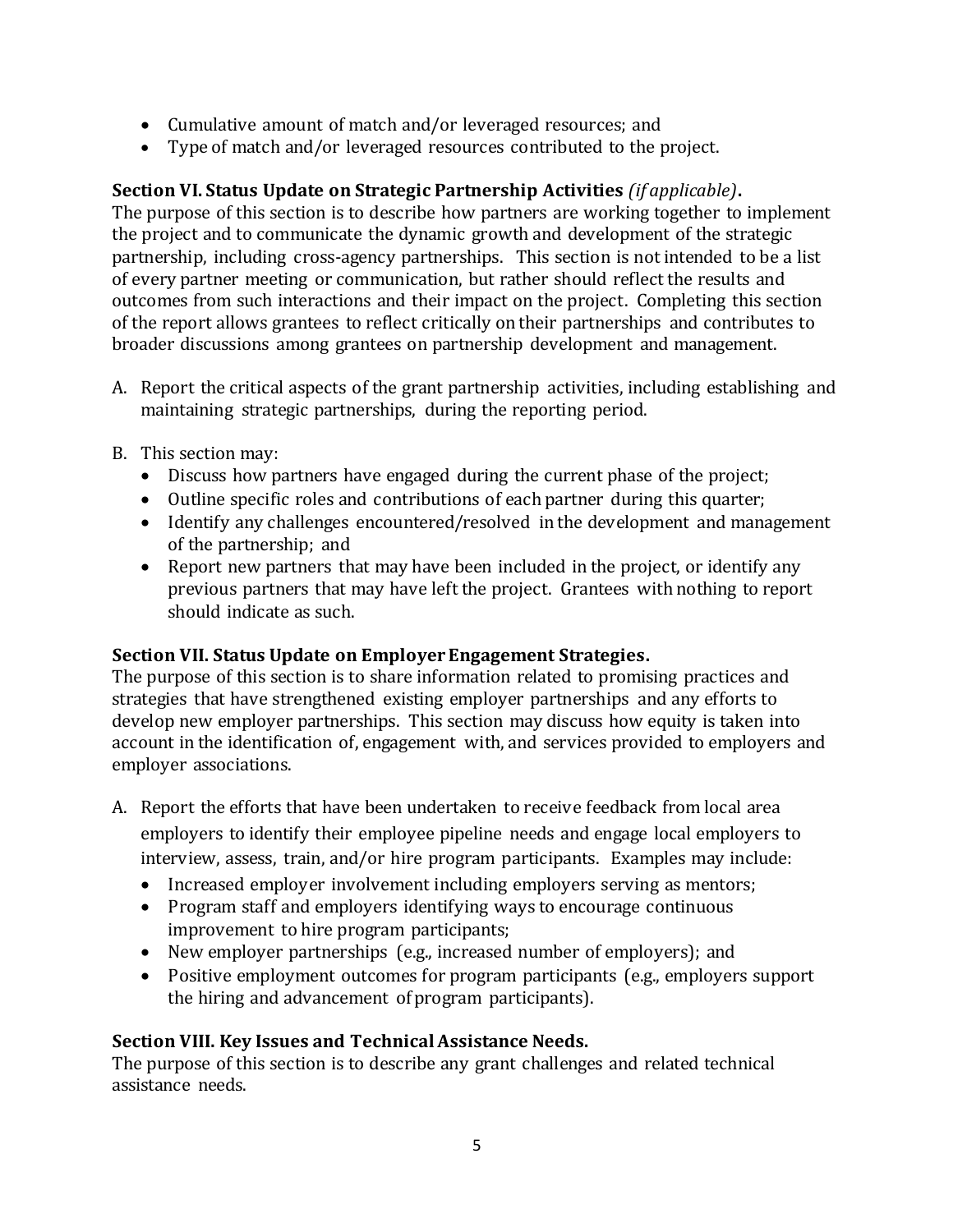- A. Summarize significant opportunities, issues, or challenges (such as under-enrollment) encountered during the quarter and any resolution of issues and challenges identified in previous quarters. Furthermore, describe actions taken or plans to address issues.
- B. Describe questions the grantee has for ETA, as well as any technical assistance needs.
- C. For SCSEP grantees, this section should include information on the recruitment of eligible applicants, meeting the most in need goal, and over/under enrollment challenges.
- D. Grantees with nothing to report should indicate this.

# **Section IX. Significant Activities, Accomplishments, and Success Stories.**

The purpose of this section is to provide additional, in-depth information regarding promising approaches, new processes, and/or lessons learned that are not addressed elsewhere in the report.

- A. Report any other significant activities and accomplishments.
- B. Describe in detail promising approaches, innovative processes, lessons learned, and grant- and participant-level success stories in this section each quarter, as appropriate.
- C. Additionally, if appropriate, and with the participant's permission, please highlight one or two grant- or participant-level "success stories" from the program per quarter.

When documenting success stories, please describe the:

- Background, problem, issue, or concern prior to program involvement;
- Response or intervention provided by the project; and
- Results and outcomes, including who benefited and what changed or improved.
- D. Grantees may also include promising practices and success stories as attachments to the report.
- E. Grantees with nothing to report should indicate this.

# **Section X. Evidence and Evaluation***.*

The purpose of this section is to provide information to ETA on how evidence and evaluations are being developed and applied. This information may help ETA to plan for future evaluation needs.

A. Describe how the grantee is using or planning to use data, evidence, and evaluation findings to make improvements to programs and strategies. In this explanation, please include a discussion on accomplishments, strategies being implemented, and any barriers to success.